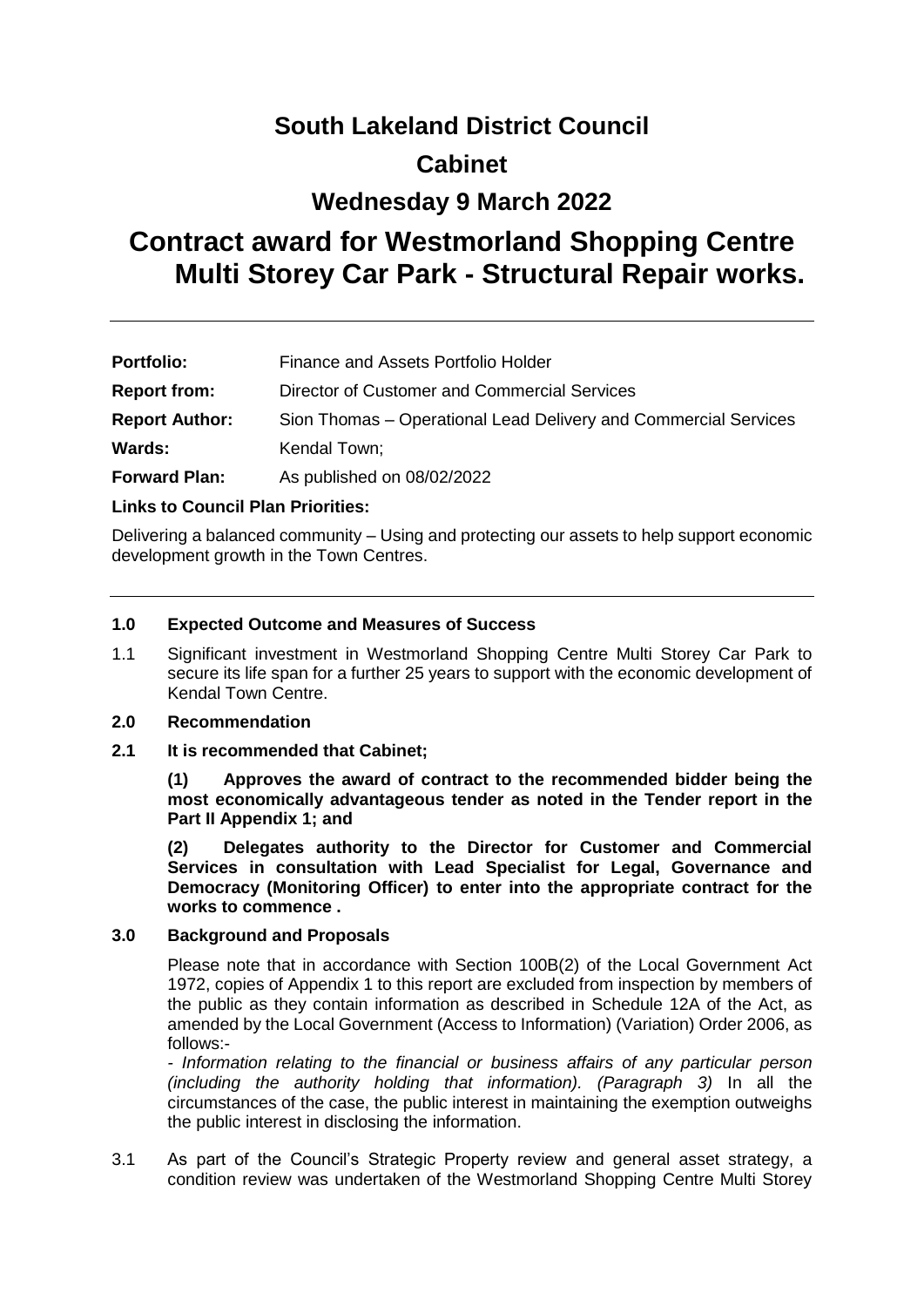Car Park (WSCMSCP). Regular inspections have been undertaken over a number of years. Currently, the estimated life span of the structure is 10-15 years. To ensure that parking capacity remains at the current levels in Kendal, it is proposed to undertake works to the structure to ensure a life span of 25 years (min) with ongoing planned maintenance. It is felt that development in sustainable travel will be such that in 25 years, it is likely that demand for car parking will have reduced, however the development in sustainable transport is not currently advancing at a speed where the Council could foresee no need for the multi storey car park in 10 – 15 years. This work is therefore planned to protect the parking demand in the Town for the next 25 years and beyond if required.

- 3.2 Work has previously been undertaken to WSCMSCP in 2011 which consisted of a number of concrete repairs where concrete had delaminated and spalled. A Triflex coating was added to some levels and the external level was covered with a new heavy duty waterproofing by Triflex.
- 3.3 In 2015, further concrete repairs were undertaken. The expansion joints between the two structures which make up the car park were replaced with a mechanical joint system. A number of drainage works were undertaken and general decoration was undertaken to some areas.
- 3.4 The work for this project does not look to repeat/ re-do any of the works above but to install a new waterproofing deck coating to be installed on levels 3a, 3, 4 and 4a. This is to include all concrete vehicle ramps and any areas of existing asphalt surfacing. The works will ensure that all drainage channels, parapets, deck edges are included as part of the works.
- 3.5 The works were tendered in accordance with Rule 7.3 of the Contract Procedure Rules and three bids were received. The tender was advertised on the Chest and Contracts Finder for a minimum of 14 days, this was an open tender to all contractors who wished to submit a tender. The lowest bid being £607k. The original budget for the scheme was £455K. Following value engineering, re-painting works were removed as this was added with a view to completing the works whilst major works were being undertaken but not seen as essential and therefore tenderers were requested to re-submit costs to reflect these revisions. In response, 3 bids were received. With further value engineering needed to be undertaken to reduce down to original budget, it was agreed with the procurement department that negotiation could now take pace with the lowest tenderer who scored on cost and quality to reduce the scheme to meet with the budget. See Tender report Appendix 1.
- 3.6 The tender was evaluated on Cost (60%) v Quality (40%), to ensure that the Council do not just seek the lowest quote for their projects. Works are due to begin in April 2022. Full evaluation on Cost v Quality can be seen in the Tender report as shown in Appendix 1.
- 3.7 Whilst the works are underway, various sections will be closed to parking, however the car park will remain open at all times. Parking level in the Town is currently down compared to recent years and officers feel that the Town is able to cope with parking for the duration of works. Officers will monitor any impact re: the Covid vaccination centre and look to mitigate where needed.
- 3.8 Cabinet is asked approve the award of the contract as on the basis set out in Appendix 1 and to delegate authority to officers to enter into necessary contracts for the works.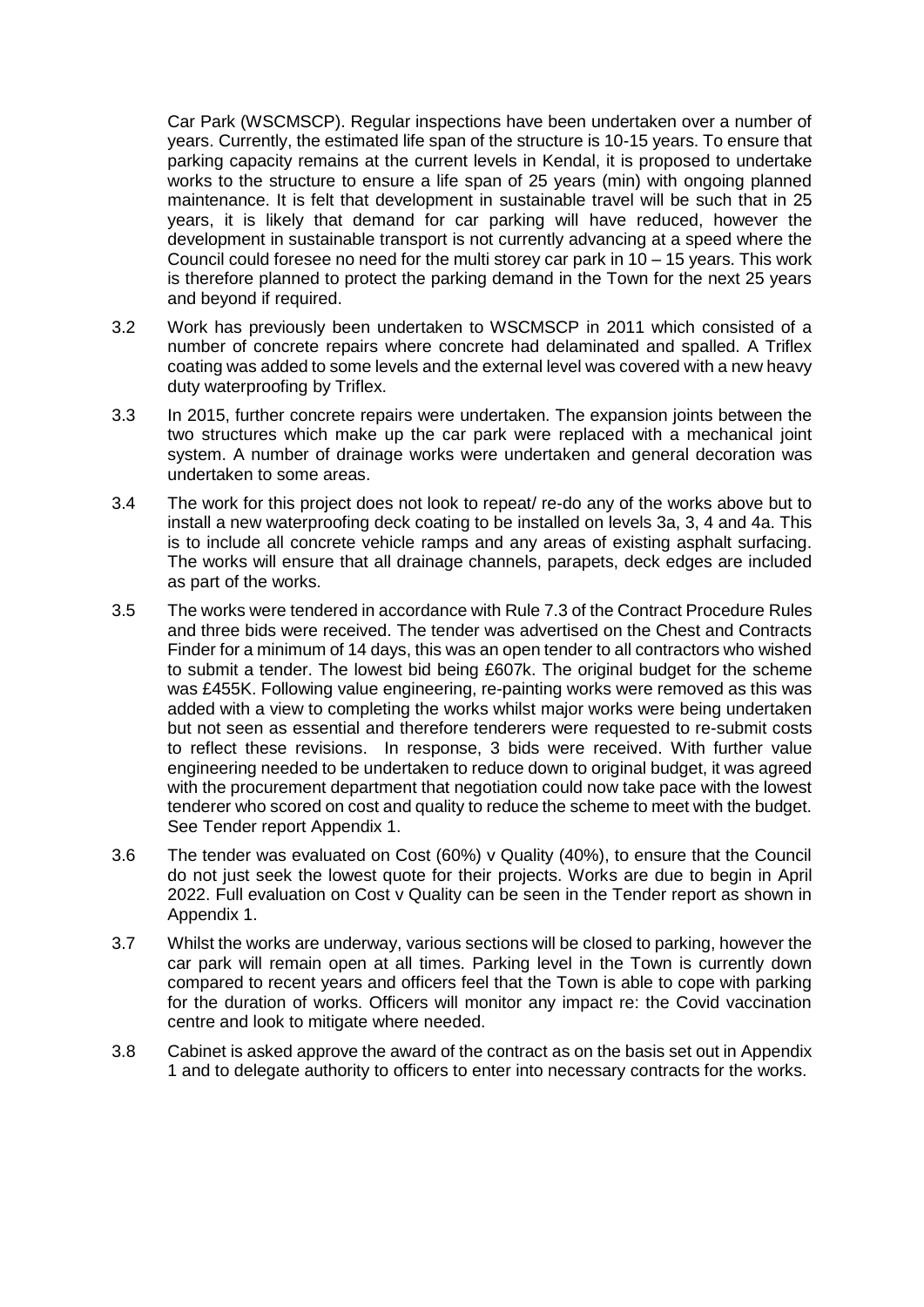### **4.0 Appendices Attached to this Report**

| <b>Appendix No.</b> | <b>Name of Appendix</b>                                         |
|---------------------|-----------------------------------------------------------------|
|                     | Part II - Tender Report                                         |
|                     | Westmorland Shopping Centre - Specification and Bill of Quants. |
|                     | Health and Sustainability Impact Assessment                     |

#### **5.0 Consultation**

- 5.1 Consultation has taken place with Corporate Management Team, Portfolio holder, Asset and Commercial Officer and Delivery and Commercial Officer.
- 5.2 Consultation has also been undertaken with PRAXIS (agent for the current owner of Westmorland Shopping Centre, Longlands Limited) as their approval is required under the lease.
- 5.3 Signage will also be erected to confirm what levels will be out of use and when for members of public parking in the car park. A letter drop will be undertaken with neighbouring properties to inform of the works

#### **6.0 Alternative Options**

- 6.1 Do nothing to not maintain the structure could lead to parts of the site closing in 10 years' time which will have a significant impact on the Town Centre viability.
- 6.2 Postpone the works whilst this is an option, the works are needed and the concrete will only deteriorate further which will lead to increase in costs. Development in sustainable transport is also not developing at a speed which could offer a reason why this work should be delayed.
- 6.3 Award the contract to an alternative bidder this is not recommended on the basis of the tender analysis in Appendix 1.

#### **7.0 Implications**

#### **Financial, Resources and Procurement**

7.1 The Procurement was carried out in line with the Constitution and the tender analysis report in Appendix 1. The matter is on the Procurement Schedule for 2022. Value engineering has resulted in a future procurement need for the re-painting works.

#### **Human Resources**

7.2 There are no Human Resources implications with this report.

#### **Legal**

- 7.3.1 In accordance with Rule 2.2.6 of the Contract Procedure Rules, this report seeks Cabinet approval to award a works contract to the recommended bidder being the most economically advantageous tender, as noted in the Tender report in the Part II Appendix 1. Approval is also sought to delegate authority to the Director for Customer and Commercial Services in consultation with Lead Specialist for Legal, Governance and Democracy (Monitoring Officer) to enter into the appropriate contract for the works to commence.
- 7.3.2 Arrangements regarding the ownership of the Westmorland Shopping Centre are complex. In 1988, SLDC held the freehold of the land on which stands the Westmorland Shopping Centre, Market Hall, Bus Station and the Car Park and granted a long lease of 150 years to Shearwater to develop and run the shopping centre (Head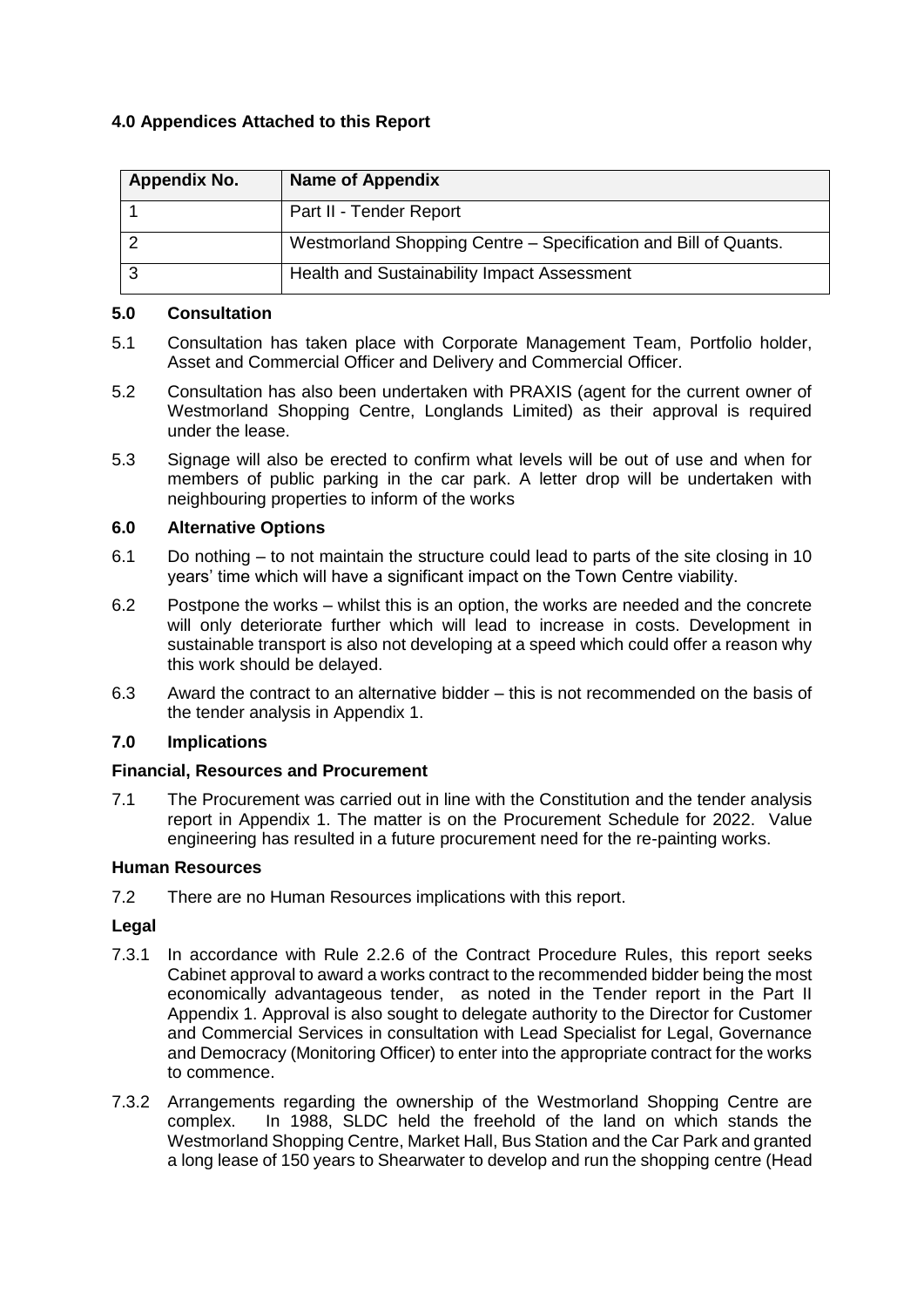Lease). Shearwater then leased back the Bus Station, Car Park and Market Hall to SLDC in two separate leases both for 150 years less one day (underleases).

- 7.3.3 In 1995, the freehold of the shopping centre **only** was sold by SLDC dividing the freehold ownership between the buyer (now Longlands Limited) and SLDC. The freehold sale was made subject to the Head Lease resulting in the landlord under the Head Lease becoming both the Buyer (for the Shopping Centre part) and SLDC for the remainder.
- 7.3.4 As a result of the sale in 1995 of part of the freehold, Longlands Limited is both the freeholder and Landlord of the Head Lease ( in so far as it relates to the shopping centre only) and tenant of the whole of the Head Lease (Shopping Centre, Market Hall, Bus Station, Car Park). The Head Lease was not merged upon completion of the freehold transfer as the leasehold covenants and obligations are intended to run and the Head Lease property extends beyond that of the 1995 freehold transfer.
- 7.3.5 As Longlands Limited is landlord and tenant of the Head Lease relating to the shopping centre, the obligations between landlord and tenant are of little effect (a landlord will not seek to enforce obligations upon itself as tenant and vice versa).
- 7.3.6 Longlands is now the immediate landlord of the Bus Station, Car Park and Market Hall, sitting between SLDC as freeholder and SLDC as tenant under the underleases. Therefore currently SLDC must request approval from Longlands as landlord for alterations proposed, and subsequent lettings of part of the Bus Station, Car Park and Market Hall.
- 7,3.7 The Council operates the Multi Storey Car Park at the shopping centre under a lease with Longlands Limited. Structural alterations and additions to the car park or alterations and additions which affect the external appearance of the car park, are not permitted under the terms of the lease with Longlands Limited. However, if the works comprise of structural additions/alterations or additions/alterations which affect the external appearance and such works are required for reasons connected with the operation of the Car Park, (and further that such works do not reduce the standards of decoration, repair, cleanliness and appearance of the car park) such works can be carried out with the prior written consent of Longlands Limited. Such consent in this instance cannot be unreasonably withheld. Therefore the Council is required to obtain formal written consent from Longlands Limited for structural alterations or additions to the car park. Such consent will need to be formally obtained before the contract for works can be completed and works begin.
- 7.3.2 Legal Services will review the contracts and provide advice on the contract documentation for the constructions works to ensure that there are appropriate terms and conditions in place to safeguard the Council's interests.
- 7.3.3 The Council's Constitution and Rule 28.6 of the Contract Procedure Rules requires that the Council shall take sufficient security for the due performance of works contracts and that in the case of contracts for works a portion of the contract sum (usually 10%) shall be retained during the life of the contract, such retention to be released on issue of the certificate of practical completion of the contract. The appointed construction contractor in this case will be required to provide a performance bond in accordance with the Constitutional requirements.
- 7.3.4 The contractor will also be required to provide such guarantees and collateral warranties as are appropriate in the circumstances.

#### **Health and Sustainability Impact Assessment**

7.4 Have you completed a Health and Sustainability Impact Assessment? Yes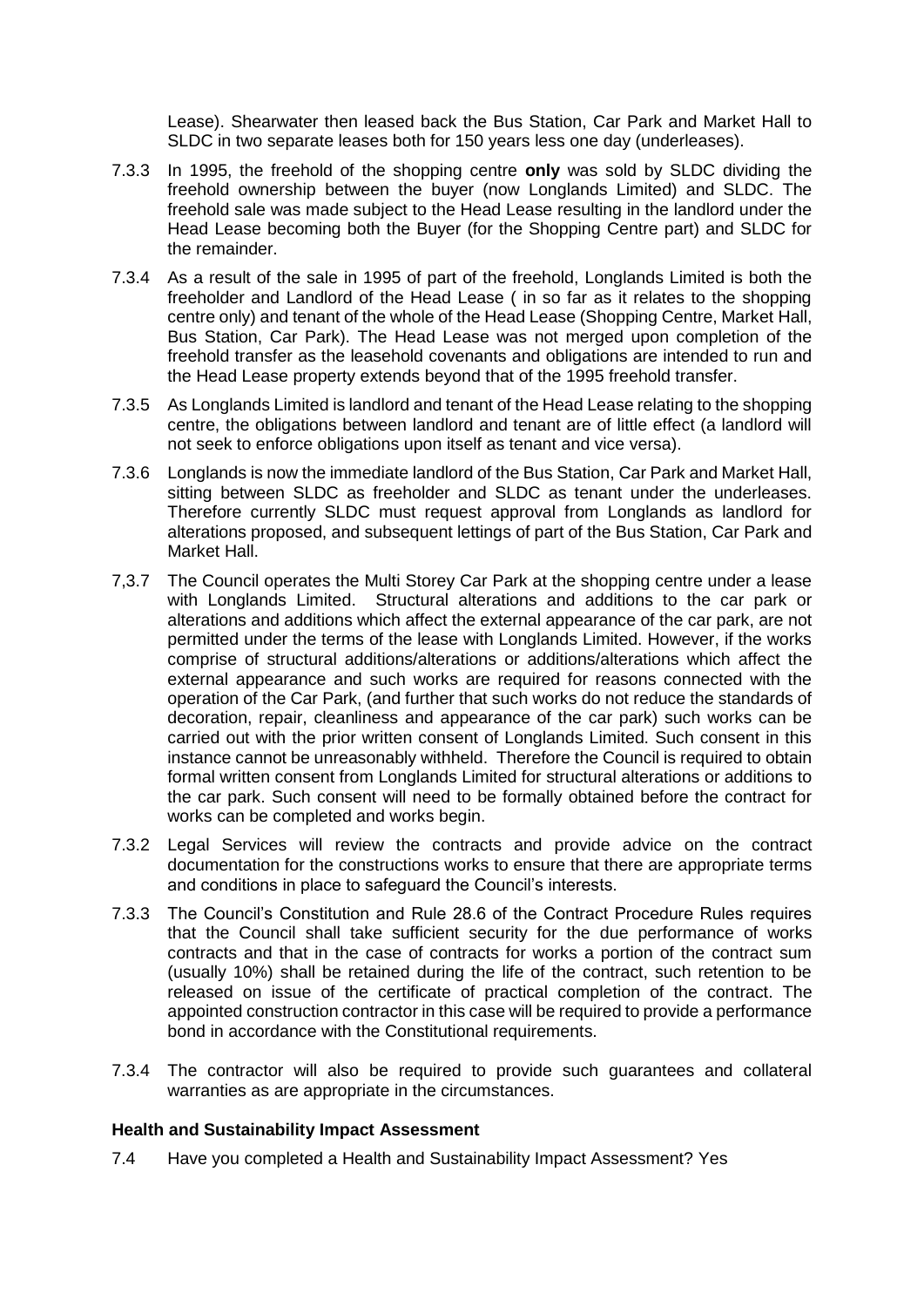7.5 Summary of Health and Sustainability Impacts.

|                                          |                                                                                      | <b>Positive</b> | <b>Neutral</b> | <b>Negative</b> | <b>Unknown</b> |
|------------------------------------------|--------------------------------------------------------------------------------------|-----------------|----------------|-----------------|----------------|
| <b>Environment</b><br>and Health         | Greenhouse gases<br>emissions                                                        |                 | X              |                 |                |
|                                          | <b>Air Quality</b>                                                                   |                 | $\mathsf{x}$   |                 |                |
|                                          | Biodiversity                                                                         |                 | X              |                 |                |
|                                          | Impacts of Climate<br>Change                                                         |                 | $\mathsf{x}$   |                 |                |
|                                          | Reduced or zero<br>requirement for energy,<br>building space, materials<br>or travel |                 | $\mathsf{x}$   |                 |                |
|                                          | <b>Active Travel</b>                                                                 |                 | $\mathsf{x}$   |                 |                |
| <b>Economy and</b><br><b>Culture</b>     | Inclusive and sustainable<br>development                                             |                 | X              |                 |                |
|                                          | Jobs and levels of pay                                                               |                 | $\mathsf{x}$   |                 |                |
|                                          | Healthier high streets                                                               | X               |                |                 |                |
|                                          | Culture, creativity and<br>heritage                                                  |                 | $\mathsf{x}$   |                 |                |
| <b>Housing and</b><br><b>Communities</b> | Standard of housing                                                                  |                 | $\pmb{\times}$ |                 |                |
|                                          | Access to housing                                                                    |                 | $\pmb{\times}$ |                 |                |
|                                          | Crime                                                                                |                 | X              |                 |                |
|                                          | Social connectedness                                                                 |                 | X              |                 |                |

## **Equality and Diversity**

- 7.6 Have you completed an Equality Impact Analysis? No
- 7.7 If you have not completed an Impact Analysis, please explain your reasons: It is not felt necessary for this report as this is a construction project.
- 7.9 Summary of Equality and Diversity impacts

| Please indicate: $P =$ Positive impact; $0 =$ Neutral; N = Negative; Enter "X" |   |  |   |   |   |  |
|--------------------------------------------------------------------------------|---|--|---|---|---|--|
| Age                                                                            | Р |  | 0 | X | N |  |
| <b>Disability</b>                                                              | Р |  | 0 | X | N |  |
| Gender reassignment (transgender)                                              | Р |  | 0 | X | N |  |
| Marriage & civil partnership                                                   | Р |  | 0 | X | N |  |
| <b>Pregnancy &amp; maternity</b>                                               | P |  | 0 | X | N |  |
| <b>Race/ethnicity</b>                                                          | Р |  | 0 | X | N |  |
| <b>Religion or belief</b>                                                      | Р |  | 0 | X | N |  |
| Sex/gender                                                                     | P |  | 0 | X | N |  |
| <b>Sexual orientation</b>                                                      | Р |  | 0 | X | N |  |